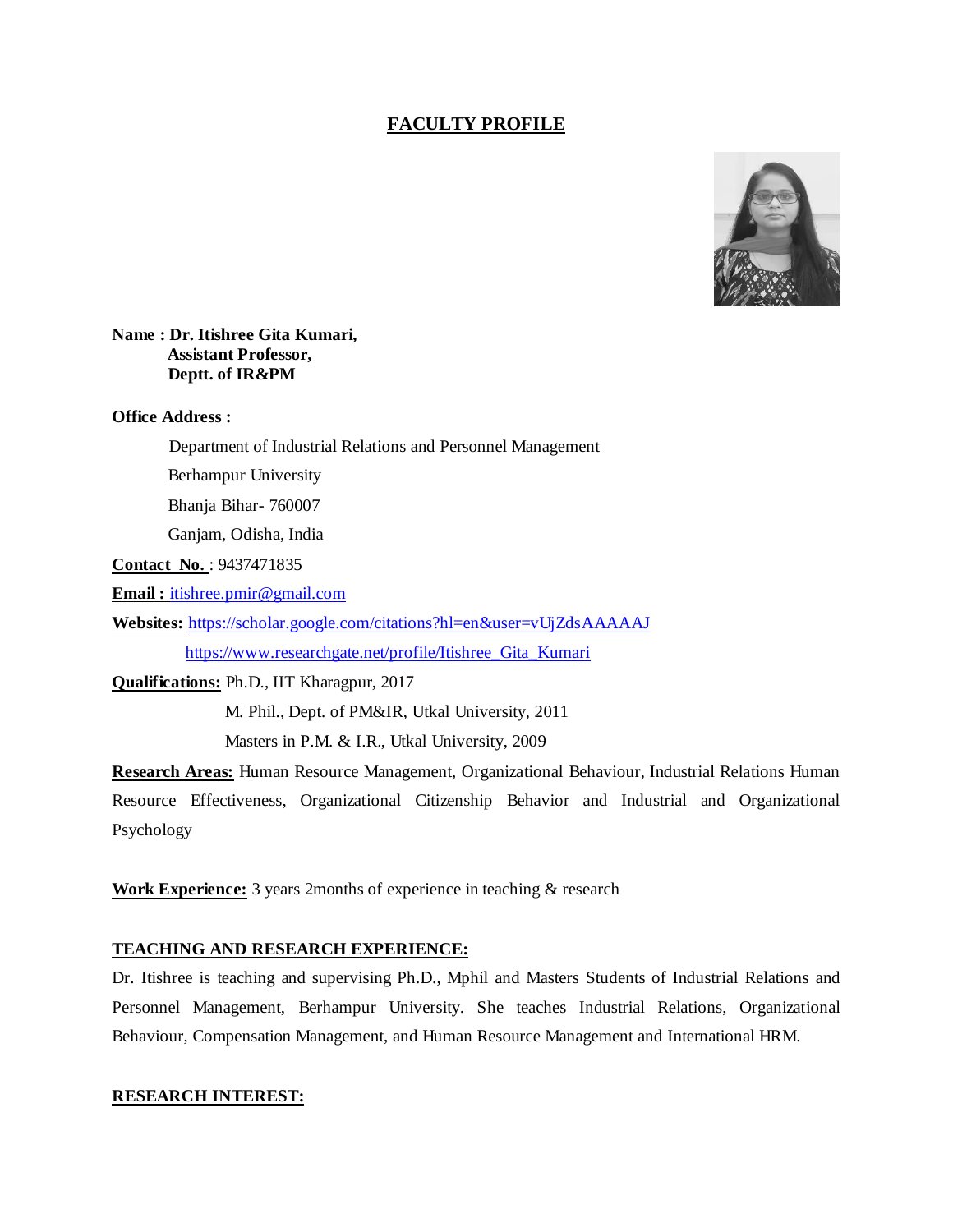Her current research interests include Human Resources Flexibility, Industrial Relations and Business Ethic, Human Capital, Emotional Intelligence, Human Resource Effectiveness, Leadership & Teamwork, Employee empowerment, Managerial Effectiveness, Stress and Conflict Management etc.

#### **SUPERVISOR**

- 1. Supervising Post Graduation students in their project work.
- 2. Guiding and Accompanying Post Graduation Students in their Field Visit (Study Tour)

### **SKILLS:**

- Office Automation: Ms Word, Ms Excel, PPT,
- Statistical Software: SPSS, AMOS and R.

## **ACADEMIC DISSERTATIONS**

- 1. Ph.D. Thesis: Human resource flexibility and organizational effectiveness: role of organizational citizenship behaviour and employee intent to stay Submitted in January 2017, Awarded May, 2017 (IIT Kharagpur)
- 2. M. Phil Thesis: NALCO in Strategic Human Resource Management (Utkal University, 2011)
- 3. Master Thesis: Employee Retention, in Orissa Power Generation Corporation, Odisha (Utkal University, 2009)

### **PUBLICATIONS:**

- 1. Pradhan, R.K., Kumari, I.G. & Kumar, U. (2017). Human Resource Flexibility and Organisational Effectiveness: Mediating Role of Organizational Citizenship Behaviour. *International Journal Of Human Resource Development And Management* **, 17 (3/4) 282, Inderscience.**
- 2. Pradhan, R.K., Jena, L.K., & Kumari, I.G. (2016). Effect of Work-life Balance on organizational Citizenship Behavior: Role of Organizational Commitment. *Global Business Review, 17***(3S), 15s-29s.**
- 3. Kumari, I.G. & Pradhan, R.K. (**2014**). Human Resource Flexibility and Organizational Effectiveness: Role of Organizational Citizenship Behaviour and Employee Intent to Stay. *International Journal of Business and Management Invention, 3***(11), 43-51.**

## **MEMBERS OF PROFESSIONAL BODIES / ASSOCIATIONS / COMMITTEES**

- 1. Indian Society for Training and Development- Life Member
- 2. Reviewer: Sage Open : 2019